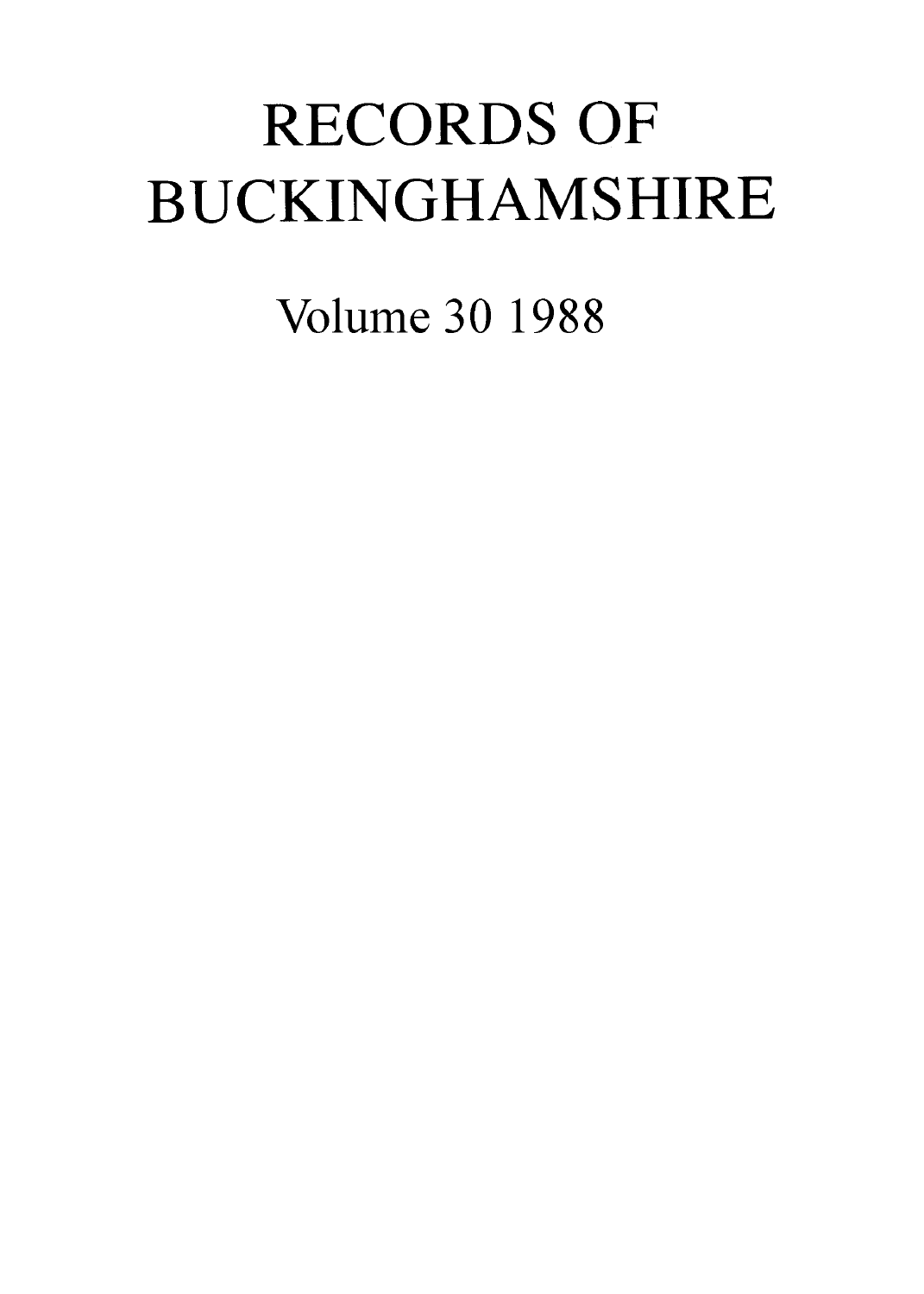# A HISTORY OF THE SOCIETY PART I, 1847-97

## ELLIOTT VINEY

*In this contribution to the history of History, our President traces the story of our first fifty years. This half century suw the Society evolve from a body dominated as to its membership by the clergy, and as to its interests by ecclesiology, to a broadly-based body in which the seeds of a critical and wide-ranging interest in the past were stirring.* 

The study of antiquity in Great Britain goes back for centuries. Even in the thirteenth century, tumuli were being excavated, though more in search of treasure than for antiquarian reasons; and it is in the great topographical journeys of Leland that the first true antiquary can be recognised. Although his task was to list libraries for Henry VIII his observations were all-embracing. He came to Chenies:

The olde house of the Cheyneis is so translated by my Lorde Russel . . . that little or nothing of it yn a maner remaynith ontranslated; and a great deale of the house is even newly set up made of brike and timber . . . The house is within diverse places richely painted with antique workes of white and blak. . . . in a chapelle, be 2. tumbes of the Chaynes . . .

Fifty years later his notes were used by Wiliiam Camden whose *Britannia* was published in 1586, a work of such value and scholarship that a new edition was published in 1789. Many of the seventeenth-century Heralds were scholars and recorded much in their Visitations. The same century saw the first of the scholarly county histories, Dugdale's *Warwickshire.* 

If the eighteenth century saw a general decline in standards, at least there was an exception in Bucks where Browne Willis, the Squire of Whaddon, set high standards of enquiry and research in his *History and Antiquities of the Town, Hundred, and Deanery of Buckingham* published in 1755. The early nineteenth century saw a revival of interest in the past in two ways. One found expression in

the Romantic movement. This took many forms, but the influence of Scott's verse and novels was immense. A study of mediaeval architecture was essential if such great mansions of the period as Ashridge in Bucks were to be at all convincing. The second strand was the beginning of scientific archaeology, in which Sir Richard Colt Hoare's *Ancient Wiltshire* is the seminal work.

It might be thought that the publication of George Lipscomb's monumental *History of Bucks* in *1847* was an influence on the formation of the Society in that year, but this was certainly not so; indeed, as Dr Wyatt has pointed out, our first members were distinctly lukewarm towards it *(RecordsXIX,* 272). The Society was in fact a child of the Oxford Movement, which, particularly from 1833-45, was the driving force that began to shake the Church of England out of its eighteenth-century lethargy. Its influence excited the younger clergy who were emerging from Oxford and Cambridge (and only graduates from the two Universities could be ordained). The revived interest in the liturgy, which Keble and Newman had stimulated, led naturally to the history and architecture of the churches, which were mostly in a deporable state of decay.

Throughout the previous century, little or nothing had been done to keep them in repair. Browne Willis, who personally restored Bletchley, Bow Brickhill and Buckingham churches and built a new one at Fenny Stratford, was considered wildly eccentric by his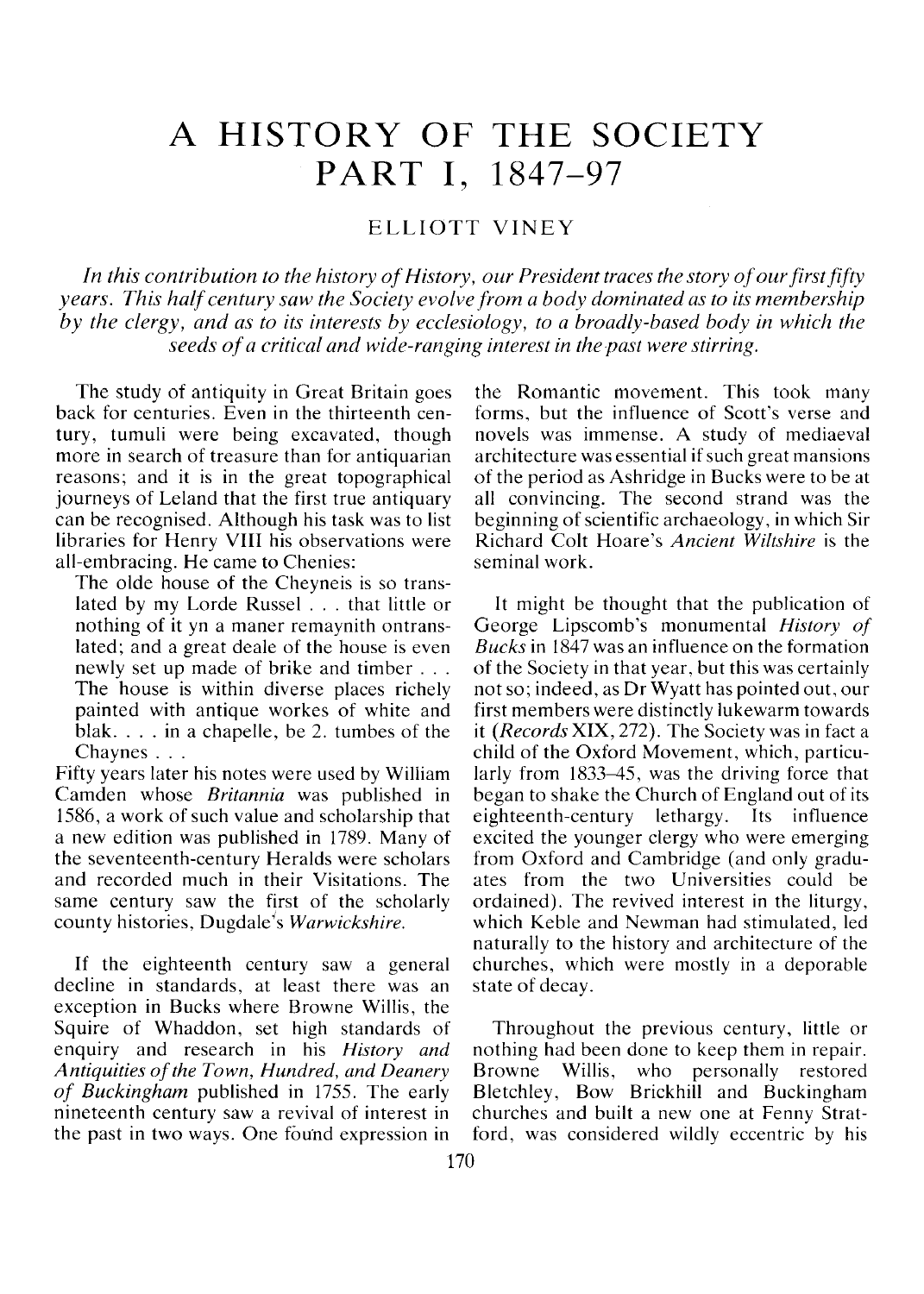fellow squires who thought that he was wasting money which should have been used as dowries for his daughters. There are numerous descriptions of the physical state of parish churches in the 1840s:

. . . the whitewashed walls, the damp stone floors, the ceiled roof, the high stiff pews with mouldy green baize curtains and faded red cushions. . . . the mean table with a motheaten red cloth upon it in the chancel . . . the dirt . . . the indescribable dank smell of decay . . . (S. Piggott, *Ruins in a Landscape,*  1976)

And the congregation often reflected these conditions in their behaviour; it was common to find the font full of brushes and candles, the brasses used as frying pans by workmen, boys sitting on the sanctuary steps and rails, and hats left on the alter. The gentry were no better in their high box pews: '. . . when the Commandments began a servant regularly entered at the chancel door with a luncheon tray' (ibid.).

In 1839 two societies were founded, the Cambridge Camden Society and the Oxford Society for Promoting the Study of Gothic Architecture, and both exercised great influence over the next twenty years. Arrogant and opinionated they may have been but their propaganda was effective; it is no coincidence that the great period of church restoration and rebuilding began in the late 1840s. A new breed of Bishop encouraged the division of large parishes, which meant a new church in Gothic revival style; fourteenth-century Decorated emerged as the most 'correct' style for an Anglican church. In Bucks new parishes and churches were created at Cadmore End, Colnbrook, Hazlemere, Lacey Green, Penn Street, Prestwood, Seer Green, Walton (Aylesbury) and New Wolverton between 1845 and 1853 alone. This no doubt reflected the vigour and enthusiasm of bishop Samuel Wilberforce appointed to Oxford in 1845; his predecessor, Bagot, very much an eighteenth-century relic, had even refused to accept Bucks into his diocese when it was detached from Lincoln in 1839.

It was logical for this renewed interest in church architecture and the Christian past to

result in the foundation of archaeological societies. As Stuart Piggott puts it:

However much we criticise the early church restorers, and with reason, and however hard we may find it to appreciate many of the churches built at that time, we cannot escape the recognition that it was the proselytising vigour of the Camdenians that brought an appreciation of ancient buildings—and by an easy extension, ancient monuments in general-into the lives of the English upper and middle classes in the 1840s as never before. (ibid.)

So we find Lincolnshire and Northamptonshire founding archaeological societies in 1844, followed by Norfolk in 1946 and Bedfordshire, Sussex and Buckinghamshire in 1847.

Given this genesis, it is not surprising to find that, when thirteen gentlemen met in Aylesbury on 14 November that year and agreed to found a Society 'To promote the study of architecture and antiquities, to collect books, drawings, casts and rubbings . . . and for mutual instruction at meetings by conversation and papers', not only were nine of them clergymen but five of these were young curates. The Vicar of Aylesbury was in the chair but it was the Revd Charles Lowndes, Rector of Hartwell, who was to be the main driving force of the Society in its first forty years. The four laymen were Zechariah Hunt of the Old Bank, Thomas Field, a jeweller, Robert Gibbs, proprietor of the *Bucks Advertiser* and John Kersley Fowler, landlord of the White Hart in Aylesbury.

Several meetings were held in the following months at which a Constitution and Rules were agreed. Rule 2 deserves to be given in full:

The Society shall consist of a President, Vice-Presidents, two Secretaries, a Treasurer, two Auditors, Honorary and Ordinary members, being in communion with the Church of England: of whom, the Bishop of the Diocese for the time being shall be requested to accept the office of President; the Archdeacon of the County, being a subscriber, shall be considered ex *officio* a Vice-President: and the other Officers shall be elected at a General Meeting of the Society; and that every candidate for admission to the Society, shall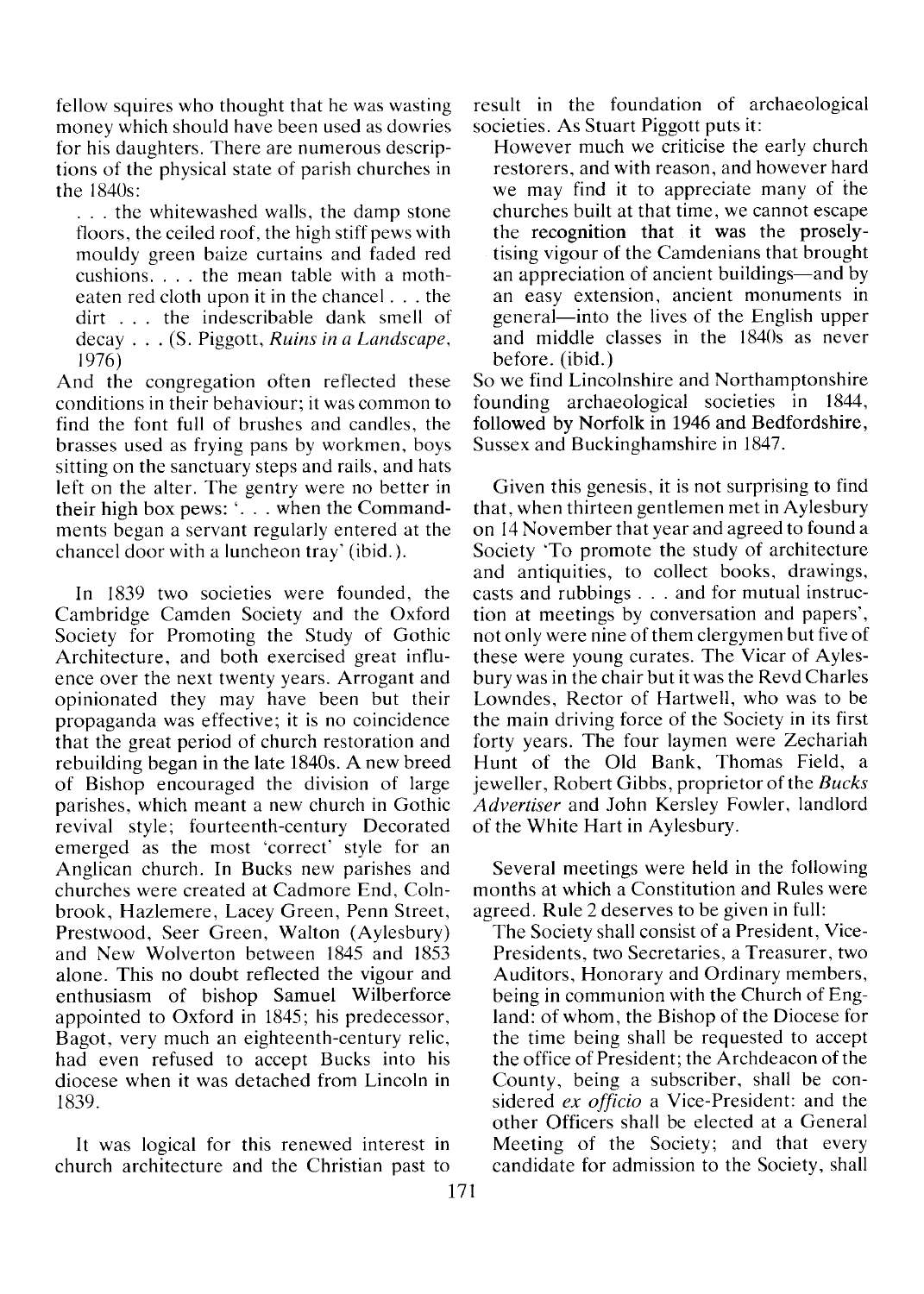be proposed and seconded in writing at a General Meeting, according to the annexed form, and balloted for at the next Meeting, one black ball in five to exclude; and that on the election of a member, one of the Secretaries shall send him notice of it and a copy of the Rules.

Hunt opposed the obligation to be a committed member of the Church but was outvoted 1-12 and it was eleven years before that qualification was removed. It is obvious that the Church dominated the infant Society, holding all offices except that of Treasurer; all Rural Deans were *ex officio* members of the Committee whilst Churchwardens were admitted without subscription. It is not evident why two secretaries were necessary as they can hardly have been overworked, yet ten names appear in the first eleven years; probably they were young curates who moved on to other parishes. However the years from 1858 to 1979 needed only six secretaries, who served an average of twenty years each.

The earliest surviving list of members is for 1854 and shows that after seven years the Society had become more widely known. Major landowners had become vice-Presidents, amongst them Lord Chandos at Stowe, Aubrey, Bernard, Clayton, du Pré, Duncombe, Hanmer and Lowndes. Yet of the 118 ordinary members 66 were clergymen. There were fourteen Honorary Members of whom two were clergymen serving abroard, two were Churchwardens and one, W. Thompson, is described as 'stonemason of Aylesbury'. The list included Revd Charles Boutell, the great heraldic expert, J. Akerman, Secretary of the Society of Antiquaries and J. H. Parker, the Oxford bookseller and antiquary. Lastly there were six architects, most of whom were working on churches in the county. There is no recorded work by W. Slater or J. A. Repton (a keen ecclesiologist and the son of Humphry the landscape gardener) but J. A. Harrison had built the new church at Frieth, W. Butterfield had restored Wavendon, and was at work at Wooburn; he was to build Dropmore in the future. E. B. Lamb was probably elected more for his church at Prestwood and various rectories rather than his mutilation of the façade of Hughenden Manor for Disraeli. The bestknown today is G. G., later Sir Gilbert, Scott who was born at Gawcott where his father, who had built the church there in 1827, was Rector. Later in life he recorded how his love of Gothic began when he visited Hillesden, where the fifteen-year-old boy's sketches can still be seen. In 1854 his only work in the county had been Weston Turville Rectory and the workhouses at Amersham and Winslow but he had just received the commission for the total restoration of St Mary's, Aylesbury; his report on that church's condition was printed in the first number of the *Records.* 

In these early years meetings were held quarterly when members read short papers. In 1852 there is the first recorded outing when a 'select party' visited the already derelict church at Quarrendon just outside Aylesbury. Over the next twenty years several efforts were made to save it but all were unsuccessful and today the site can barely be identified. In 1853 there was an ambitous meeting, lasting two days, at Banbury, when members of four county Societies of Oxford, Bucks, Warwick and Northampton visited a number of churches in the neighbourhood. From 1854 it became normal to organise an Annual Excursion during which the Annual General Meeting was held. The enthusiasm and stamina of members on these occasions seems to have been limitless. The account of 27 July 1854 occupies 98 columninches in the *Bucks Herald.* Members left Aylesbury in carriages at 10.30 for Hartwell where Dr Lee showed them the house and museum and gave them a breakfast  $\dot{a}$  *la frangaise.* After this they visited Stone church and passed the newly-built County Lunatic Asylum which was considered 'remarkable for its extreme ugliness', before reaching Dinton Hall and church where the Revd J. Goodall, who was both Squire and Rector, entertained them to 'an excellent cold collation'. In the afternoon they returned to the White Hart, Aylesbury for the meeting, which began with an Address by the Archdeacon followed by the normal business of an annual meeting. Members were then treated to three substantial lectures: 'Ancient Eucharistic Vestments', 'Ancient roman Roads in Bucks' and 'dese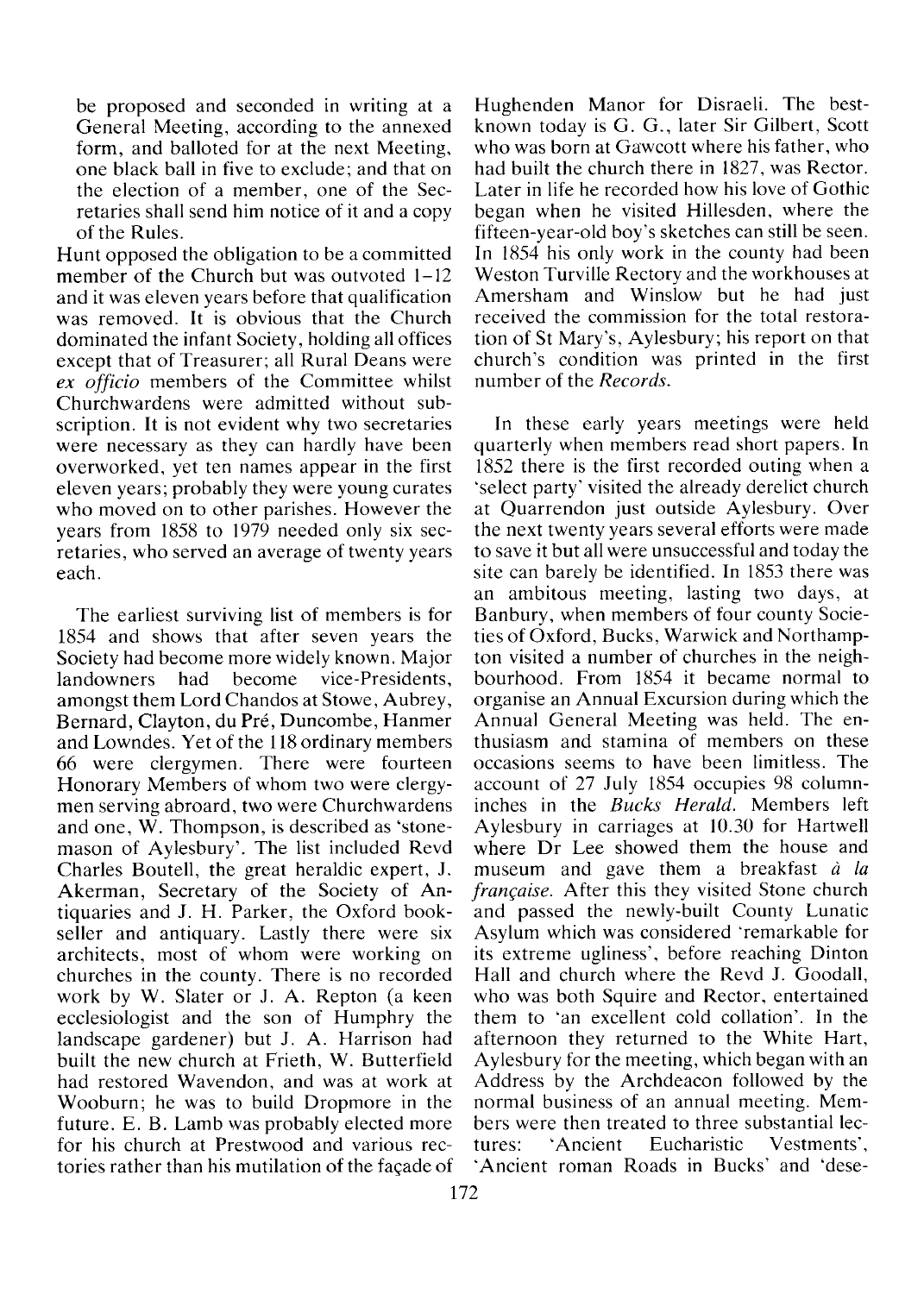crated Churches of Bucks'. They were no doubt ready by then for another cold collation, prepared by John Kersley Fowler, who was the owner of the White Hart and a keen member. There followed a visit to St Mary's, which was being restored, and the day ended with a 'conversazzione' at the home of Zechariah Hunt.

In 1855 the excursion was to Akeley, near Buckingham, on the day the Bishop dedicated Tarring's new church. On the notice of this meeting are printed various train times which show that by leaving London at 6.30, Oxford at 7 or Warwick at 7.50, Buckingham could be reached by 10. (Buckingham cannot be reached by train at all to-day; Akeley church was demolished in 1986.)

The accounts for 1855 survive. The annual subscription was five shillings, a life subscription £5. Income was £112, expenditure £84 of which—and this has been constant in the accounts for 130 years—the costs of producing the *Records* was about half. But it is interesting to see also 'Survey of site of ancient Camp at Cholesbury  $£1.5.0'$  and 'Opening Barrow at Hampden 10s. Od.'

It was in January 1854 that it was decided to begin publishing 'papers' which had already been given as talks at meetings. The title generated some argument but eventually Fowler's suggestion of *Records and Gleanings*  was turned down and the first number, printed by James Pickburn, Temple Street, Aylesbury, was issued in March 1854 as:

### RECORDS OF BUCKINGHAMSHIRE or Papers and Notes on the HISTORY, ANTIQUITIES AND ARCHITECTURE OF THE COUNTY together with the Transactions of the ARCHITECTURAL AND ARCHAEOLOGICAL **SOCIETY** of the

#### COUNTY OF BUCKINGHAM

There were forty pages of text, followed by the list of members, books in the library and seven pages of advertisements. A copy cost two shillings. It is significant that although the library contained two hundred volumes, Lipscomb's *History* was not among them; one member

considered it 'very incomplete and inaccurate' and an appeal was made to members to correct their parish entries so that, in due course, the Society could produce an 'accurate Topographical History .'

The objects of the *Records* were two-fold: 'the diffusion of correct information on all subjects which fall within the cognizance of such a Society' and 'the collection and preservation of such materials as may serve to illustrate the history of the County.' In the new atmosphere of interest in antiquity much that was new was being discovered.

Such discoveries are now especially likely to be made, at a time when Church restoration is daily progressing, and new railways are contemplated through the County. Nothing need be said to show the interest which these must possess, nor of their value to the Architect and Antiquarian. Besides this however, they may be of the utmost importance to the landed proprietor or to the historian.

The Society's Rules laid down that the office of President was to be offered to the Bishop of Oxford. Samuel Wilberforce accepted, no doubt willingly, for the society's ideals were very much his own. He was one of the new breed of vigourous, reforming Bishops in the reviving Anglican church, a man of strong character and limitless energy. Many new churches were founded in his large diocese; he drove great distances to visit 6utlying parishes and kept a firm grip on all the incumbents, showing sympathy with them if in difficulties but quick to correct the lazy or incompetent. His published *Letterbooks* are good reading and perhaps one quotation will suffice:

Revd and dear Sir,

Before I reply positively to the question whether I will licence you to Mr Littlehales' curacy I must ask you to state to me whether you will *not,* whilst resident in the curacy, indulge in Field Sports. *(Letterbooks,* 292.)

Yet, successful as he was as Bishop, his life was a sad one. His wife and several of their children died young and many of his closest friends went over to Rome, including his brother-in-law the future Cardinal Manning. He was generally considered to have had the worst in the famous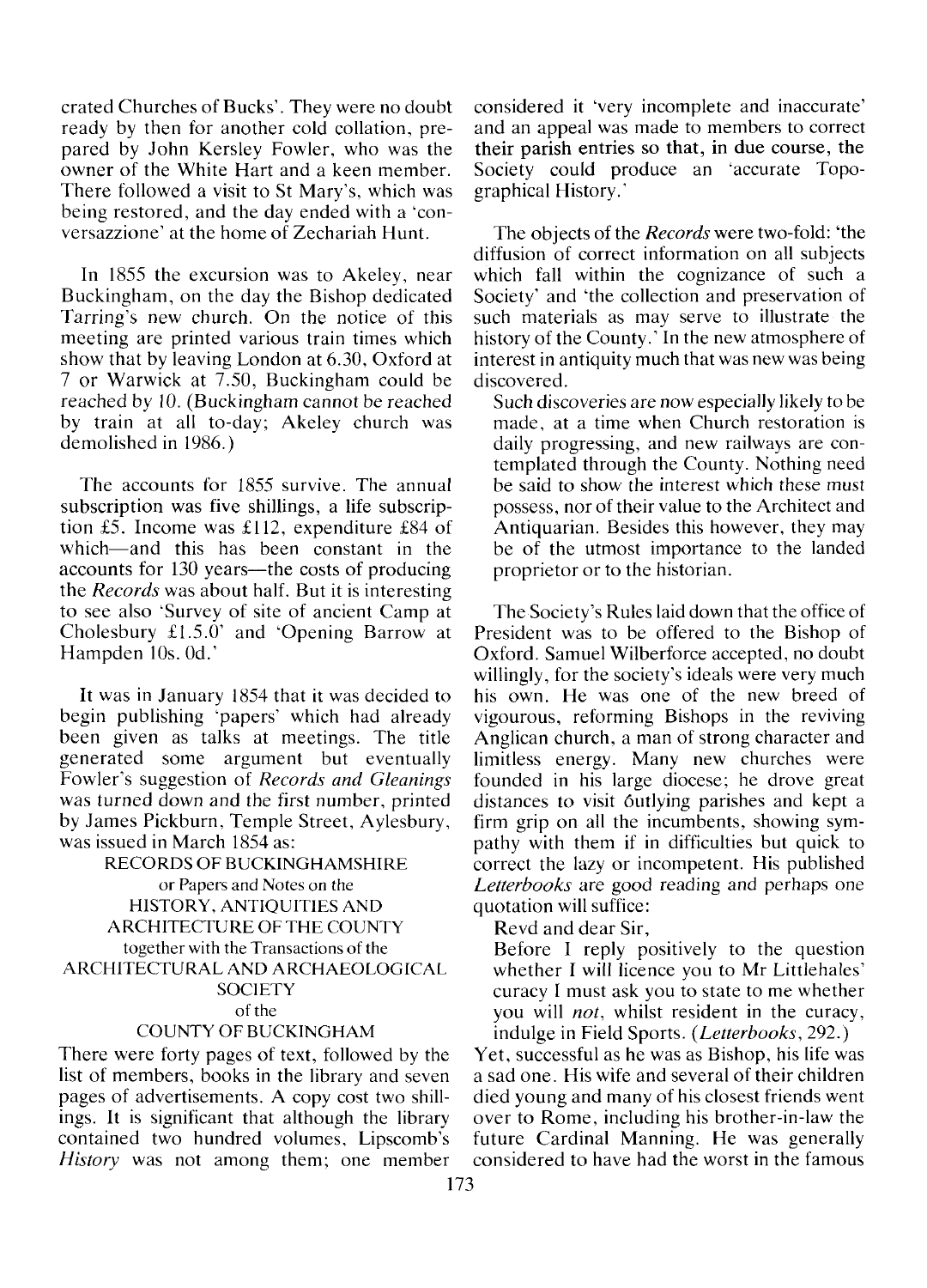debate with T. H. Huxley on Darwin's theories at the Royal Society and, in retrospect, it is ironic that the President of a Society devoted to the study of antiquity should have been so hotly upholding the literal truth of the first chapter of Genesis. His biographer wrote that 'he was one of those who are so fair-minded that they only end up by falling out with those both to right and left'  $(D.N.B.)$ . Perhaps the fact that he was generally known as Soapy Sam tells us something about him. He was translated to Winchester in 1870 but died three years later.

Wilberforce's successor as Bishop was John Mackarness who, it was assumed, was also President. Certainly from 1870 to 83 his name appears as such on all the literature, but apparently he had never actually been approached. So, at the 1884 meeting an extraordinary, if not farcical, situation arose which the minutes record:

A long conversation took place as to the presidentship, it appearing that, from the rules of the Society, the Bishop of the Diocese occupied that position *ex officio*, but it was doubtful if he was aware of the fact. Ultimately, Captain Fremantle proposed the following resolution, which Sir Philip. Duncombe seconded, and it was carried:  $-\frac{1}{x}$ 'That this meeting being informed that it is doubtful whether the Bishop of the Diocese, who is nominally the President, has ever been communicated with on the subject, or is aware of his position, his son, Revd C. C. Mackarness, vicar of Aylesbury, be asked to communicate with his father to ascertain whether the Bishop would consent to act as a working president of the Society; in the case of his declining to do so, that the Duke  $\sigma$ <sup> $f$ </sup> Buckingham and Chandos be asked to accept the presidentship of the Society; and that the rule be revised accordingly.'

Richard Plantagenet Temple-Nugent-Brydges-Chandos-Grenville, third (and last) Duke of Buckingham was head of the Grenville family, settled at Wotton Underwood since the 12th century. Stowe became their main seat, through marriage with the Temples, in 1749. Unlike his spendthrift father who nearly bankrupted the estate in 1848, he was the epitome of

the serious, conscientious Victorian nobleman, and succeeded in rebuilding his estate to something approaching its former glory. He had been M.P., Cabinet Minister, Governor of Madras and Chairman of the London and North Western Railway. Disraeli appointed him Lord Lieutenant in 1869. He did his duty as President, entertaining the Annual Meeting at Wotton in 1867 and at Stowe in 1884 when he gave a talk on the history of the house. He died in 1889, the last male Grenville.

The Presidency then reverted to the Bishop of Oxford, who was now the great historian William Stubbs. He was a former 'servitor' at Christ Church, then for years an obscure vicar doing historical research, known only to a few fellow scholars, until 'by one of those brilliant appointments which can justify the political appointment of Bishops and Regius Professors' he was given the chair of History at Oxford. Here he revived the history school and ~roduced 'Stubbs' Charters'. familiar to generations of students. He was consecrated Bishop in 1888 and became President of the Society two years later, but he accepted the office only on condition that he would never have to attend a meeting; this is not surprising as 'he disliked dinner parties, smoking, late hours and committees.' But the society were well content as is explained in his obituary in the *Records:* 

The Bishop's many engagements precluded him from being an active President, but nothing could have been more suitable than his choice as chief officer of the Society, and the acceptance of this position by so learned an historian was greatly appreciated and welcomed, and at the same time conferred an honour on the Society over which he presided. (VIII, 408).

Of the other officers in these first fifty years one name stands out. The Revd Charles Lowndes was the younger brother of William Lowndes of Chesham and thus a direct descendant of 'Ways and Means' Lowndes who built Winslow Hall. Rector of Hartwell 1855-90, he was a founder member and was appointed Secretary in 1858. For the next thirty-two years was clearly the man on whom the Society depended,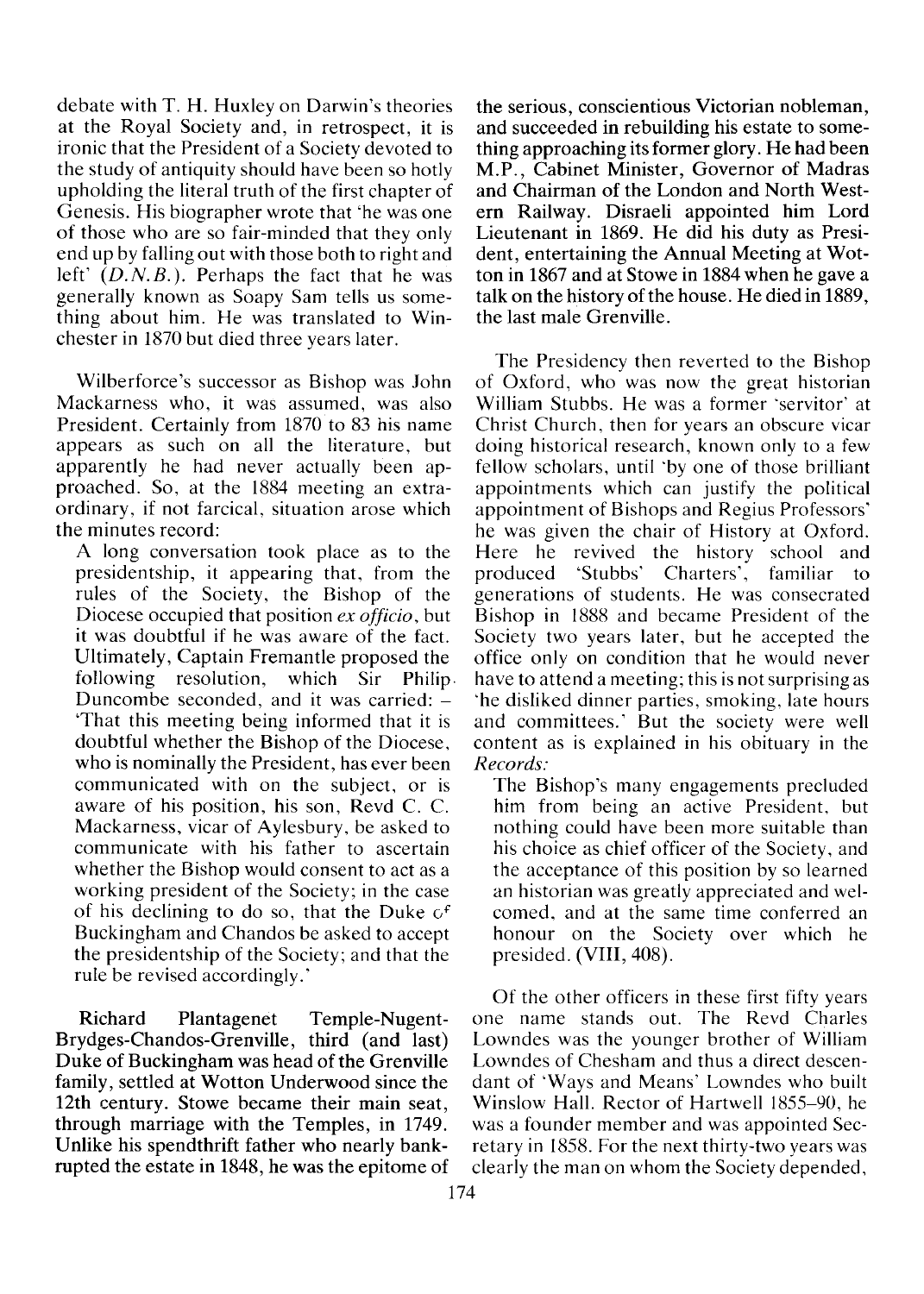for he was not only Secretary, but also Treasurer and Editor. In his obituary Robert Gibbs wrote:

. . . he was its *factotum,* undertaking all the working offices connected with it . . . indeed without his management the Society would have been as nothing. He was a constant attender at our annual excursions, and for many years the sole conductor of them. He was a frequent contributor to the pages of these *Records.* (VI, 438)

It is significant that at his retirement his work was divided between four new officers. The new Secretary (1884-96) was the Revd Randolph Piggott, Rector and Squire of Grendon Underwood. Here he built Grendon Hall (now the Open Prison). It seems probable that towards the end of Lowndes's regime the Society was in low water and that Pigott effected some improvement, for at the 1885 meeting T. F. Fremantle (later the 3rd Lord Cottesloe) said:

The Society did not blow its trumpet loud enough and from some other cause it had got into a sadly stationary state. Now they were making a new start under their excellent secretary Revd Pigott.

Membership, which had risen from 129 in 1853 to 247 in 1867, was less than 200 in 1884.

Amongst his other duties Lowndes also found time to supervise the Society's Collections, later to become the nucleus of the Museum. For a few years a room was rented in Silver Street but later there must have been a move, for an insurance policy has survived from 1863; in this the Phoenix, for an annual premium of 11/6d insured for £100:

Furniture, tables, cases, coins. specimens of various things, curiosities and books (no one article in case of loss to be valued at more than  $£10$ ) in the Society's Rooms, brick, timber and tiled situate in Church Street. John Kersley Fowler had suggested the creation of a Museum as far back as 1855 but it was another fifty years before this came about. No doubt the collection was a miscellaneous one, yet in 1858 the Society possessed Celtic gold coins from Whaddon, fragments of a Roman mosaic tloor from Kimble and a number of seals, rubbings and MSS.

In the Society's first fifty years most activity was concerned with the *Records* and the Annual Excursion. Committee meetings were quarterly and papers were still read but clearly the Excursion was the main event of the year. From the mid sixties the pattern of the day was much the same, involving visits to some churches and a manor house where the owner. who was often a Vice-President, always provided 'a sumptuous luncheon'; either there or at another house the Annual Meeting was held. 1869 was typical with visits to seven churches, Gayhurst House, Cowper's house in Olney, Tyringham Hall for lunch and Chicheley Hall for the Meeting and dinner. This was easily managed with the excellent railway service of those days and carriages meeting members at the station. Twenty years later they lunched at the Eight Bells, Long Crendon after seeing the Court House, four churches and Notley Abbey; the meeting was at Dinton Hall.

Very occasionally they ventured outside the county for visits to London, Oxford, Windsor and St Albans, but a popular variation was the river Thames. In 1870 a 'saloon boat' was boarded at Marlow which took the party to Bisham Abbey and other sites. On this occasion a member, Owen Wethered the Marlow brewer. wrote to the Secretarv:

I wish to be allowed to provide the refreshments on board and have sent down the necessary ingredients for claret cup and a man to superintend the manufacture.

No doubt this helped the smooth running of the meeting held on board. They were again on the river in 1876 when from Bourne End the *Star of India* took them down river with the intention of holding the meeting on Magna Carta island but:

Progress down the river was not so rapid as expected, and therefore it was determined to hold the meeting on the barge.

Probably the most memorable day in these years occurred in 1867 when after visiting Boarstall Tower and four churches they were entertained by the Duke of Buckingham (not yet their President) at Wotton; here, after the Meeting, they were treated to 'a handsome collation' which culminated in:

a *magnum honum* of port wine, deposited in the Wotton cellars one hundred years ago,